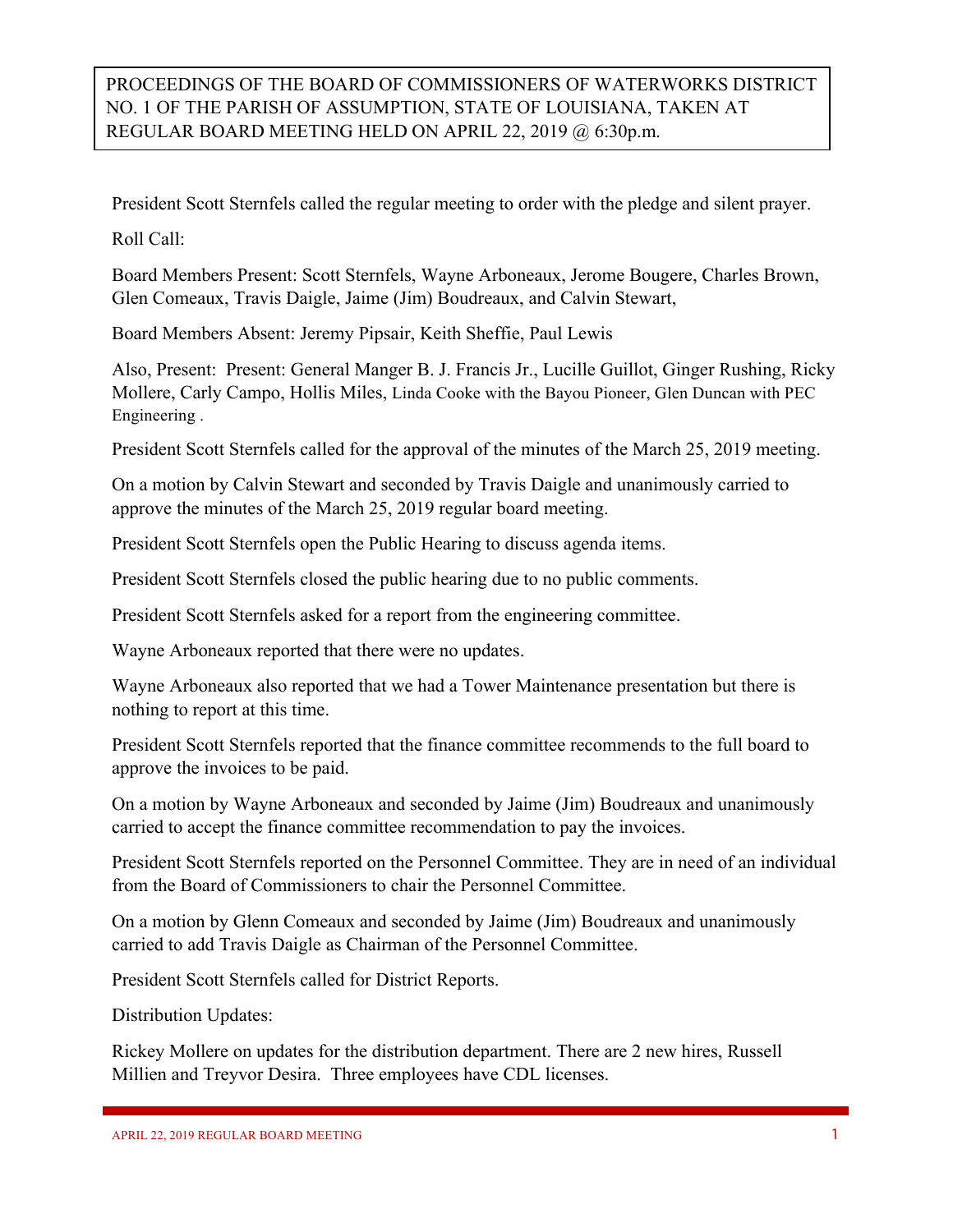Rickey Mollere presented a leak report to the board as requested and explained the progression of the report.

President Scott Sternfels called for Plant Updates:

Ginger Rushing reported that she has been speaking with a company that supplies portable flow meters that will find water loss and would aid in leak protection, but the cost around \$10,000.00.

The flushing report was presented in a packet to the board.

Flushing may go up in the next couple of months now that we have reached our POE PH goal in an effort to get the higher PH. We will always have to flush to a certain extent due to dead end and low flow areas in our system.

We are communicating with company regarding the cell service for the 2 areas in the field the response has been slow. We've ordered supplies for the new fluoride feed system.

President Scott Sternfels asked for report on water line projects.

Highway 402 Extension: (Travis Daigle & Ronald Pate)— Tabled until updates on future rulings. Randy Hollis with Owen & White reported on options.

E. G. Robichaux Rd: (Jim Boudreaux)— APWW is waiting on the hydraulic analysis to make judgement on this project. Jaime (Jim) Boudreaux want information corrected.

Bayou Drive Tie-In: (Glen Comeaux)— APWW is waiting on the hydraulic analysis to make judgement on this project. Randy Hollis with Owen & White reported on Tie In they recommended 6"

Discussion to move May 27, 2019 Regular Board Meeting to May 20, 2019.

On a motion by Glenn Comeaux and seconded by Jerome Bougere and unanimously carried to move the date for the Regular Board Meeting to May 20, 2019.

President Scott Sternfels called for

Suggested action items for May 20, 2019 board meeting.

• Owen & White report proposal & discussion on Tie In- Engineering Meeting

Others changes by unanimous vote.

On a motion by Glenn Comeaux and seconded by Jaime (Jim) Boudreaux and unanimously carried to add a discussion on Tie In.

Staff needs to pull from engineering pool , produce cost estimate. Preliminary report case by case.

On a motion by Glenn Comeaux and seconded by Charles Brown and unanimously carried to

hire Owen & White for cost estimate on Tie In.

On a motion by Jaime (Jim) Boudreaux seconded by Wayne Arboneaux and unanimously carried to hire Owen & White for cost estimate on E.G. Robichaux.